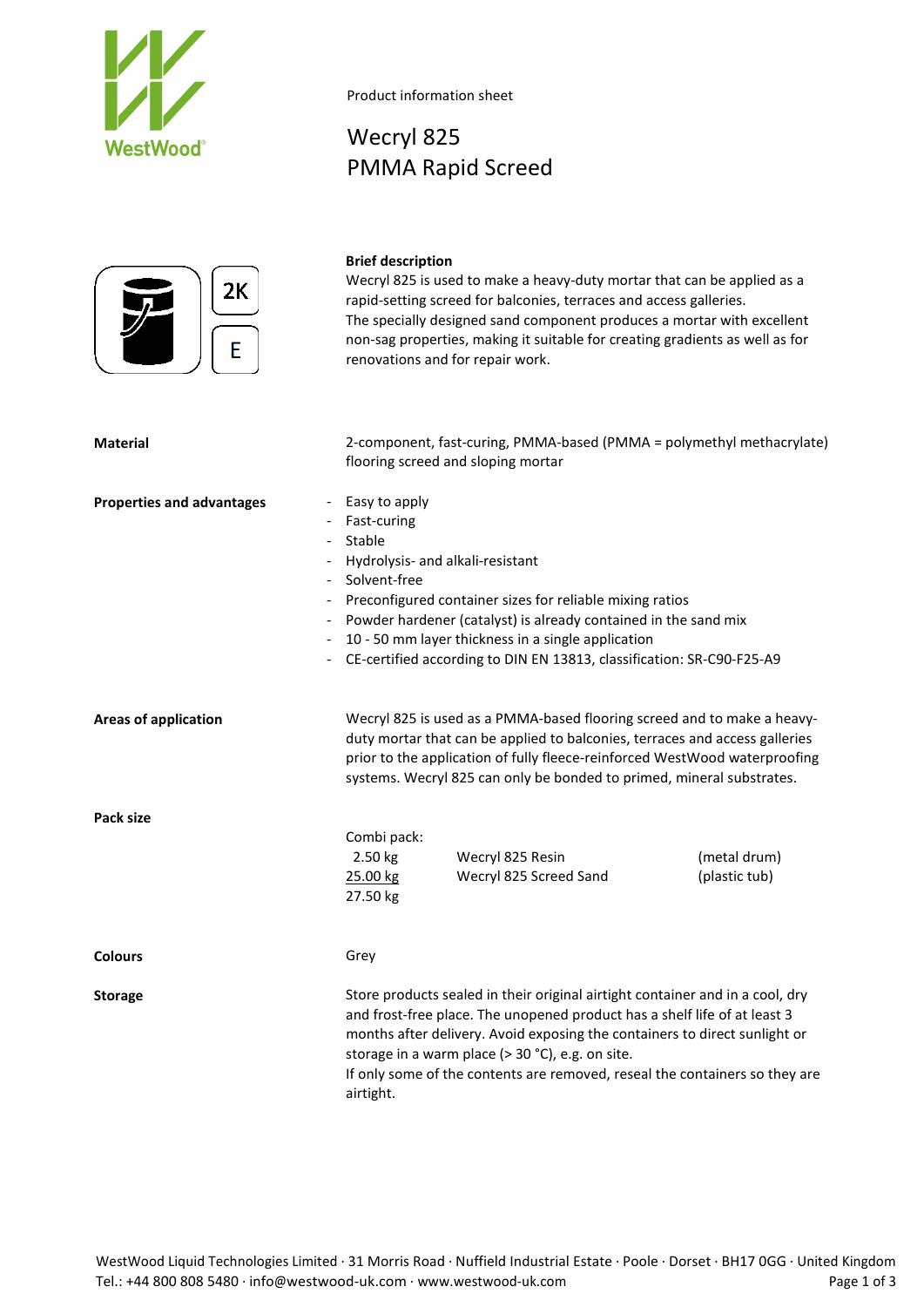

## **Application conditions Temperatures**



Product information sheet

PMMA Rapid Screed

Wecryl 825

The product can be applied within the following temperature ranges:

| Product    | Temperature range, in °C |                |               |
|------------|--------------------------|----------------|---------------|
|            | Air                      | Substrate*     | Material      |
| Wecryl 825 |                          |                |               |
| (mix)      | $+3$ to $+35$            | $+3$ to $+40*$ | $+3$ to $+30$ |

\* The substrate temperature must be at least 3 °C above the dew point during application and curing.

#### **Humidity and moisture**

The relative humidity must be  $\leq$  90 %. The surface to be coated must be dry. The surface must be protected from moisture until the coating has hardened.

| (at 20 $°C$ )<br>amounts of catalyst<br>Pot life<br>approx. 15 min<br>Rainproof<br>approx. 30 min<br>Walkable/overlayable<br>approx. 30 min | <b>Reaction times and required</b> | Wecryl 825 |
|---------------------------------------------------------------------------------------------------------------------------------------------|------------------------------------|------------|
|                                                                                                                                             |                                    |            |
|                                                                                                                                             |                                    |            |
|                                                                                                                                             |                                    |            |
|                                                                                                                                             |                                    |            |
| <b>Fully cured</b><br>approx. 2 h                                                                                                           |                                    |            |
|                                                                                                                                             |                                    |            |
|                                                                                                                                             |                                    |            |

**Consumption rates rates** approx. 21 kg/m<sup>2</sup> per cm layer thickness

Density (finished screed): approx. 2.1 g/cm<sup>3</sup>

**Technical data** Layer thicknesses: 10 - 50 mm per application Areas > 20 m<sup>2</sup>: Incorporate construction joints to subdivide the area.



**Product application Application equipment / tools** For mixing the product:

- Compulsory mixer with spiral mixer head

For applying the product:

- Smoothing trowel, PU float

**Substrate preparation** The mortar is applied on top of the hardened WestWood Wecryl Primer.